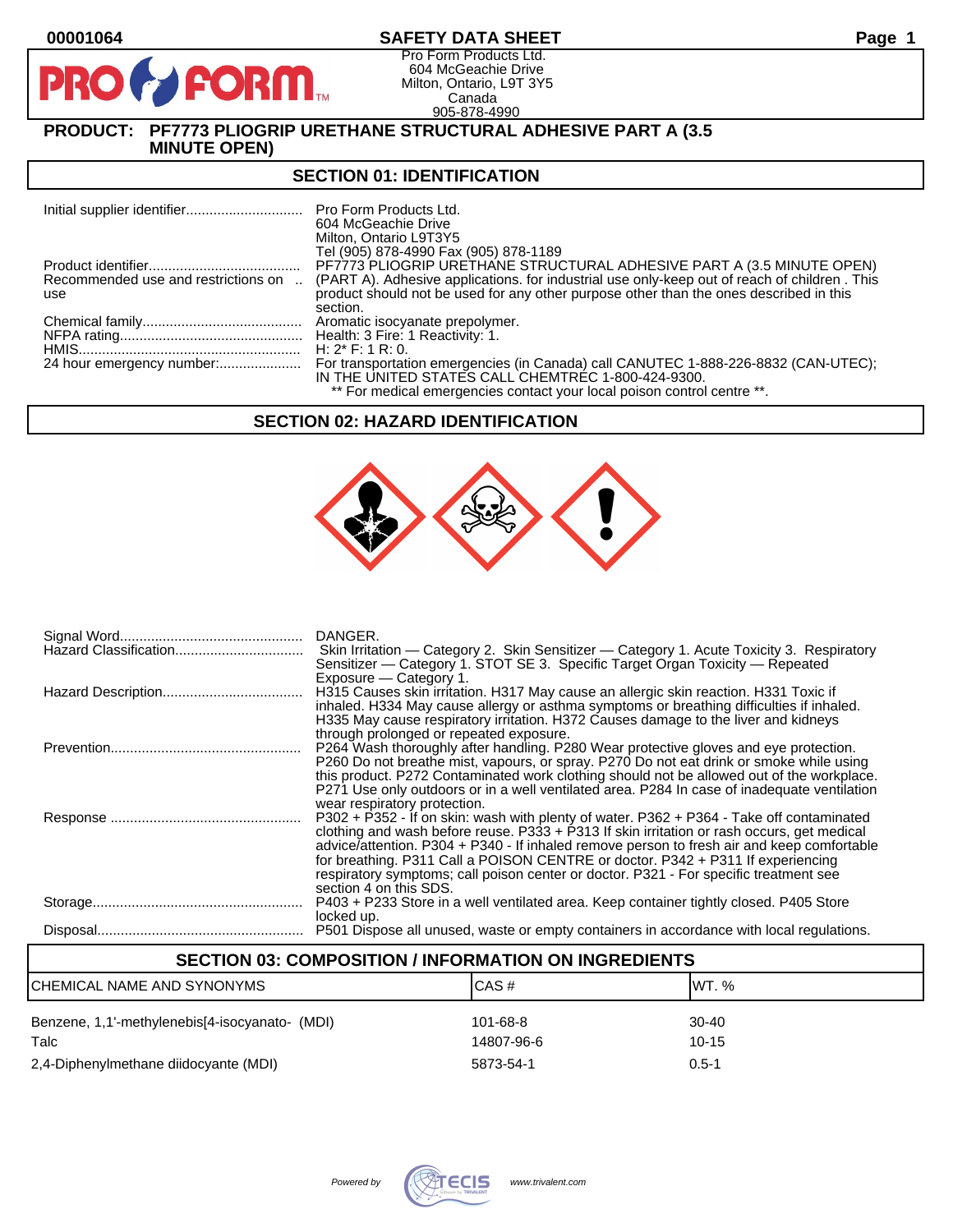#### **SECTION 04: FIRST-AID MEASURES**

| Check for and remove any contact lenses, if safe and easy to do so. In case of contact,<br>immediately flush eyes, keeping eyelids open, with plenty of water for at least 15 minutes.                                                                                                                                                                                                                                                                                                                                                                                                                                                                                                                                                                                                                   |
|----------------------------------------------------------------------------------------------------------------------------------------------------------------------------------------------------------------------------------------------------------------------------------------------------------------------------------------------------------------------------------------------------------------------------------------------------------------------------------------------------------------------------------------------------------------------------------------------------------------------------------------------------------------------------------------------------------------------------------------------------------------------------------------------------------|
| Obtain medical attention.<br>Immediately flush skin with plenty of soap and water. Remove contaminated clothing.<br>Wash clothing before reuse. Do not peel solidified product off the skin. If irritation persists,<br>seek medical attention.                                                                                                                                                                                                                                                                                                                                                                                                                                                                                                                                                          |
| If inhaled, remove to fresh air. If not breathing, give artificial respiration. If breathing is<br>difficult, give oxygen, obtain medical attention.                                                                                                                                                                                                                                                                                                                                                                                                                                                                                                                                                                                                                                                     |
| Rinse mouth with water. Never give anything by mouth to an unconscious person. If<br>spontaneous vomiting occurs have victim lean forward with head down to prevent<br>aspiration of fluid into the lungs. Obtain medical attention immediately.                                                                                                                                                                                                                                                                                                                                                                                                                                                                                                                                                         |
| Treat victims symptomatically. Skin: this compound is a known skin sensitizer. Treat<br>symptomatically as for contact dermatitis or thermal burns. If burned, treat as thermal burn.<br>Ingestion: treat symptomatically. There is no specific antidote. Inducing vomiting is<br>contraindicated because of the irritating nature of this compound. Respiratory: this<br>compound is a known pulmonary sensitizer. Treatment is essentially symptomatic. An<br>individual having a skin or pulmonary sensitization reaction to this material should be<br>removed from exposure to any isocyanate. In the event of an incident involving this product<br>ensure that medical authorities are provided a copy of this safety data sheet. In all cases, if<br>irritation persists seek medical attention. |

#### **SECTION 05: FIRE-FIGHTING MEASURES**

| Suitable and unsuitable extinguishing<br>media                                                                     | Dry chemical. Carbon dioxide. Water spray.                                                                                                                                                                                                                                                                                                                                                                                                                                                                |
|--------------------------------------------------------------------------------------------------------------------|-----------------------------------------------------------------------------------------------------------------------------------------------------------------------------------------------------------------------------------------------------------------------------------------------------------------------------------------------------------------------------------------------------------------------------------------------------------------------------------------------------------|
| Specific hazards arising from the<br>hazardous product, such as the nature of<br>any hazardous combustion products | Aldehydes, carbon dioxide and carbon monoxide, halogenated hydrocarbons, hydrogen<br>cyanide (hydrocyanic acid), isocyanates, ketones, nitrogen compounds, nitrogen oxides<br>(nox), toxic fumes carbon dioxide and carbon monoxide, hydrogen cyanide (hydrocyanic<br>acid), isocyanates, nitrogen oxides (nox), toxic fumes, aldehydes, ketones, halogenated<br>hydrocarbons.                                                                                                                            |
| Special protective equipment and<br>precautions for fire-fighters                                                  | Firefighter should be equipped with self-contained breathing apparatus and full protective<br>clothing to protect against potentially toxic and irritating fumes. During a fire, isocyanate<br>vapours and other irritating, highly toxic gases may be generated by thermal decomposition<br>or combustion. Cool fire-exposed containers with cold water spray. Heat will cause<br>pressure buildup and may cause explosive rupture. Heat will cause pressure buildup and<br>may cause explosive rupture. |
| Unusual fire / explosion hazards                                                                                   | Reaction between water or foam and hot MDI can be vigorous.                                                                                                                                                                                                                                                                                                                                                                                                                                               |

# **SECTION 06: ACCIDENTAL RELEASE MEASURES**

| Isolate area and keep unauthorized people away. Do not walk through spilled material.<br>Wear recommended protective equipment. Ventilate. Open windows and doors to allow<br>air circulation. Dike area to prevent spreading. The use of absorbent socks or spill pillows<br>may be required. Stop leak if safe to do so. Prevent runoff into drains, sewers, and other                                                                                                                                                                                                                                                                                                                                                                                                                                                                                                                                                                                    |
|-------------------------------------------------------------------------------------------------------------------------------------------------------------------------------------------------------------------------------------------------------------------------------------------------------------------------------------------------------------------------------------------------------------------------------------------------------------------------------------------------------------------------------------------------------------------------------------------------------------------------------------------------------------------------------------------------------------------------------------------------------------------------------------------------------------------------------------------------------------------------------------------------------------------------------------------------------------|
| waterways.<br>Absorb isocyanates with sawdust or other absorbent. Cover spill area with suitable<br>absorbent material (e.g., sand, earth, sawdust, vermiculite, Oil-Dri, Kitty Litter, etc.).<br>Saturate absorbent material with neutralizing solution. Recommended portion is ten parts<br>neutralizing solution to one part spilled material. Suggested neutralization solution: 90%<br>water $+5\%$ concentrated ammonia $+5\%$ detergent (dish soap). Add an additional layer of<br>absorbent material. Use shovel to move absorbent material around to ensure that all<br>spilled material comes in contact with the neutralizing solution. Shovel all absorbed<br>material, including absorbent socks or spill pillows, into an appropriate salvage drum. Add<br>further amounts of neutralizing solution. Allow to stand (covered loosely) for 48 to 72<br>hours, to allow any gases to escape. Do not use neutralizing solution on a large spill. |
| Decontaminate spill area with decontamination solution. Area can then be washed with<br>soap and water. Use a heat gun and a scraper to remove cured adhesive. Prior to using a<br>heat gun, ensure that the surface can withstand the heat generated by the gun. Use a<br>solvent such as; isopropanol, methyl ethyl ketone, or acetone, to clean up up residual<br>curative.                                                                                                                                                                                                                                                                                                                                                                                                                                                                                                                                                                              |

# **SECTION 07: HANDLING AND STORAGE**

| Precautions for safe handling |  |
|-------------------------------|--|
|-------------------------------|--|

Precautions for safe handling.................... Avoid skin and eye contact. Do not breathe vapours, mist or dust. Use adequate ventilation. Decomposition products can be highly toxic and irritating. Individuals with lung or breathing problems or prior allergic reactions to isocyanates must not be exposed to vapour or spray mist. Handle in accordance with good industrial hygiene and safety

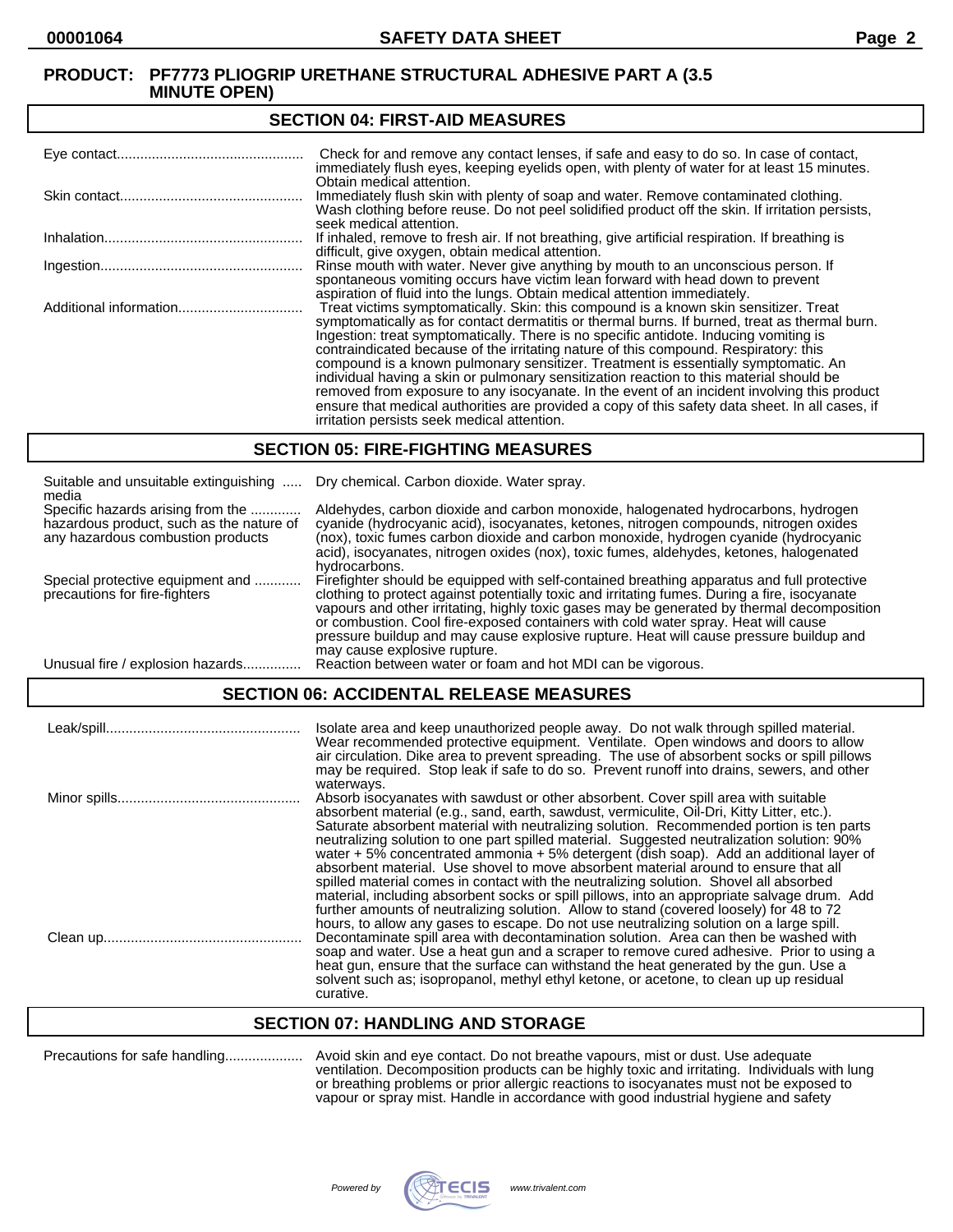#### **SECTION 07: HANDLING AND STORAGE**

Precautions for safe handling.................... practices. Warning properties (irritation of the eyes, nose and throat or odour) are not adequate to prevent chronic overexposure from inhalation. Wash thoroughly after handling. Wear respiratory protection if material is heated, sprayed, used in confined space, or if exposure limit is exceeded. Employee education and training are important. Conditions for safe storage, including any Store in tightly closed containers to prevent moisture contamination. Store in a cool, dry incompatibilities and well ventilated area. Exposure to vapours of heated isocyanates can be extremely dangerous.

#### **SECTION 08: EXPOSURE CONTROLS / PERSONAL PROTECTION**

| <b>INGREDIENTS</b>                                    | TWA                                                                                                                                                                                                                                                                                                                                                                                                                                                                                                                                         | <b>ACGIH TLV</b><br><b>STEL</b>                                                                                                                                                                                                                                                                                                                                                                                                                                                                                                                                                                                                                                                                                                                                                                                                                                                                                                                                                                                 | <b>OSHA PEL</b><br><b>PEL</b> | <b>STEL</b>             | <b>NIOSH</b><br>REL |
|-------------------------------------------------------|---------------------------------------------------------------------------------------------------------------------------------------------------------------------------------------------------------------------------------------------------------------------------------------------------------------------------------------------------------------------------------------------------------------------------------------------------------------------------------------------------------------------------------------------|-----------------------------------------------------------------------------------------------------------------------------------------------------------------------------------------------------------------------------------------------------------------------------------------------------------------------------------------------------------------------------------------------------------------------------------------------------------------------------------------------------------------------------------------------------------------------------------------------------------------------------------------------------------------------------------------------------------------------------------------------------------------------------------------------------------------------------------------------------------------------------------------------------------------------------------------------------------------------------------------------------------------|-------------------------------|-------------------------|---------------------|
| Benzene,<br>1,1'-methylenebis[4-isocy<br>anato- (MDI) | 0.005 ppm                                                                                                                                                                                                                                                                                                                                                                                                                                                                                                                                   | Not established                                                                                                                                                                                                                                                                                                                                                                                                                                                                                                                                                                                                                                                                                                                                                                                                                                                                                                                                                                                                 | 0.005 ppm TWA                 | 0.005 ppm AB OEL<br>TWA | $0.05$ mg/m $3$     |
| Talc                                                  | $2 \text{ mg/m}$                                                                                                                                                                                                                                                                                                                                                                                                                                                                                                                            | Not established                                                                                                                                                                                                                                                                                                                                                                                                                                                                                                                                                                                                                                                                                                                                                                                                                                                                                                                                                                                                 | 2 mg/m3 TWA                   | Not established         | Not established     |
|                                                       | CA ON: 2mg/kg (TWA)                                                                                                                                                                                                                                                                                                                                                                                                                                                                                                                         |                                                                                                                                                                                                                                                                                                                                                                                                                                                                                                                                                                                                                                                                                                                                                                                                                                                                                                                                                                                                                 |                               |                         |                     |
| 2,4-Diphenylmethane<br>diidocyante (MDI)              | Not established                                                                                                                                                                                                                                                                                                                                                                                                                                                                                                                             | Not established                                                                                                                                                                                                                                                                                                                                                                                                                                                                                                                                                                                                                                                                                                                                                                                                                                                                                                                                                                                                 | Not established               | Not established         | Not established     |
|                                                       |                                                                                                                                                                                                                                                                                                                                                                                                                                                                                                                                             | Chemical safety goggles and full faceshield if a splash hazard exists. Contact lenses                                                                                                                                                                                                                                                                                                                                                                                                                                                                                                                                                                                                                                                                                                                                                                                                                                                                                                                           |                               |                         |                     |
|                                                       |                                                                                                                                                                                                                                                                                                                                                                                                                                                                                                                                             | should not be worn when working with this chemical.<br>Chemical resistant gloves.<br>Wear adequate protective clothes. Wear long sleeves and trousers to prevent dermal<br>exposure.<br>Safety boots per local regulations.<br>In case of insufficient ventilation, wear suitable respiratory equipment. An approved air<br>purifying respirator with organic vapour cartridges and particulate prefilter can be used to<br>minimize exposure. However, this should be permitted only for short periods of time $(1hour) at relatively low concentrations (at or near the exposure limit). Protection provided byair-purifying respirators is limited. The use of a positive pressure air supplied respirator ismandatory when airborne concentrations are not known or airborne solvent levels are 10times the appropriate exposure limit or spraying is performed in a confined space or withlimited ventilation. Use NIOSH approved respirator or equipment. Do not exceed the uselimits of the respirator.$ |                               |                         |                     |
| Appropriate engineering controls                      | Eye wash facility and emergency shower should be in close proximity. Educate and train<br>employees on the safe use and handling of the product.<br>Ventilate adequately. Exhaust air may need to be cleaned by scrubbers or filters to reduce<br>environmental contamination. Vent work area to ensure airborne concentrations are below<br>the current occupational exposure limits. Avoid breathing mists; if general ventilation or<br>local exhaust is inadequate, persons exposed to mists should wear approved breathing<br>devices. |                                                                                                                                                                                                                                                                                                                                                                                                                                                                                                                                                                                                                                                                                                                                                                                                                                                                                                                                                                                                                 |                               |                         |                     |

# **SECTION 09: PHYSICAL AND CHEMICAL PROPERTIES**

| Appearance/Physical state<br>Vapour pressure (mm Hg)<br>Vapour density (air=1)<br>Relative Density (Specific Gravity)<br>Melting / Freezing point (deg C)<br>Initial boiling point / boiling range (deg C).<br>Flash point (deg C), method<br>Auto ignition temperature (deg C)<br>Upper flammable limit (% vol) | Part A:. Viscous liquid.<br>Beige.<br>No data.<br>Not available.<br>$<$ 0.013 hPa @ 25C.<br>>1.<br>No data.<br>1.288 g/cm3 @ 20°C - 10.72 lb/USG @ 25°C.<br>Not available.<br>Practically insoluble in water.<br>>200°C (>392°F).<br>$\leq$ 1. (butyl acetate = 1).<br>>100°C, >212°F.<br>Not available.<br>No data.<br>No Data. |
|------------------------------------------------------------------------------------------------------------------------------------------------------------------------------------------------------------------------------------------------------------------------------------------------------------------|----------------------------------------------------------------------------------------------------------------------------------------------------------------------------------------------------------------------------------------------------------------------------------------------------------------------------------|
|                                                                                                                                                                                                                                                                                                                  |                                                                                                                                                                                                                                                                                                                                  |
| Lower flammable limit (% vol)<br>Partition coefficient - n-octanol/water                                                                                                                                                                                                                                         | Not available.<br>No data.<br>Not available.                                                                                                                                                                                                                                                                                     |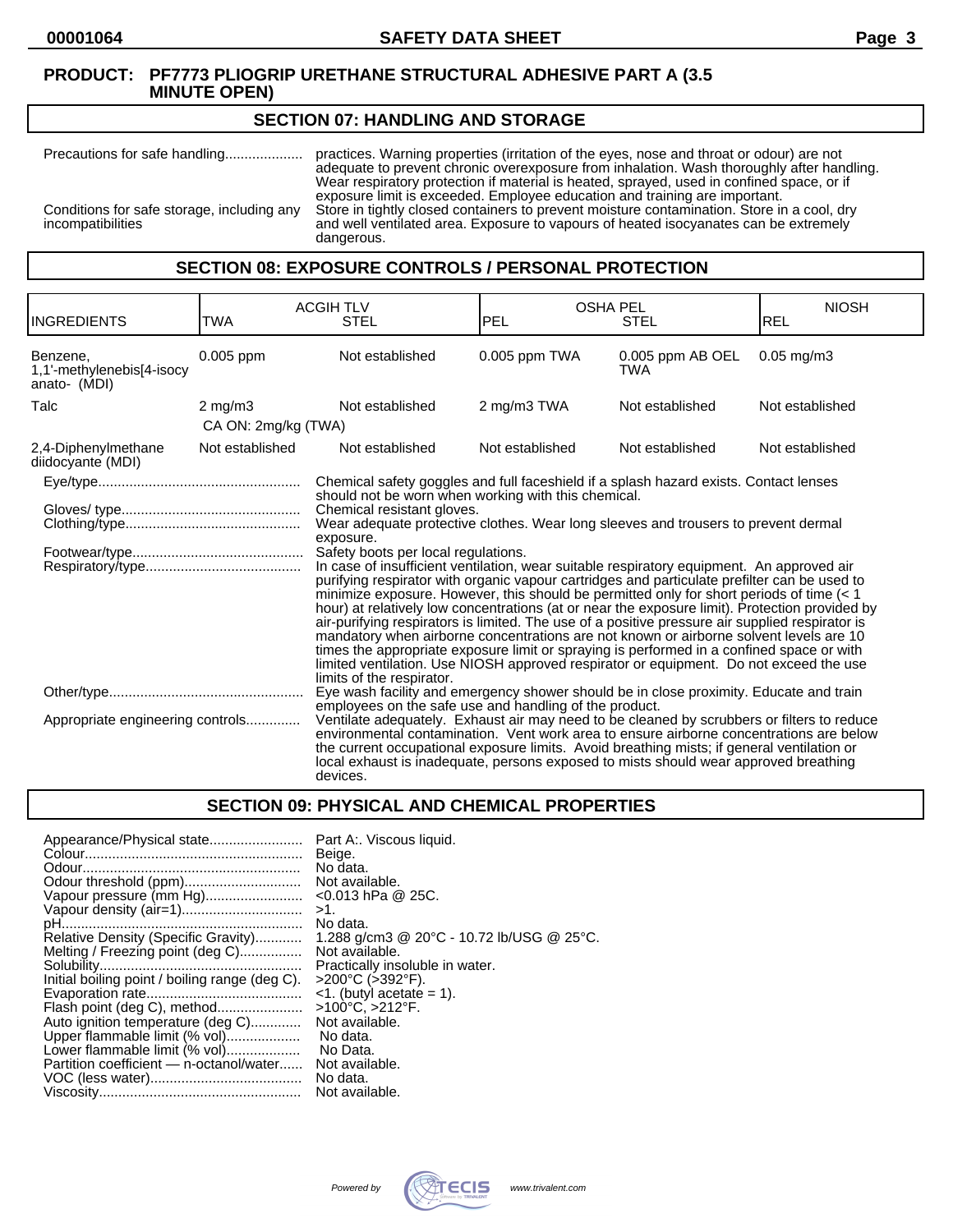# **SECTION 10: STABILITY AND REACTIVITY**

|                                       | Stable at normal temperatures and pressures.                                                                                 |
|---------------------------------------|------------------------------------------------------------------------------------------------------------------------------|
|                                       | Contact with moisture and other materials will react with isocyanates.                                                       |
| Conditions to avoid, including static | Acids, alcohols, aluminum, amines, ammonia, bases, copper alloys, fluorides, iron,                                           |
| discharge, shock or vibration         | isocyanates, oxidizers, phosphorus compounds, strong alkalis, water, zinc.                                                   |
| Hazardous decomposition products      | See hazardous combustion products section 5.                                                                                 |
| 177C, may cause polymerization.       | Possibility of hazardous reactions Contact with moisture, other materials that react with isocyanates, or temperatures above |

## **SECTION 11: TOXICOLOGICAL INFORMATION**

| <b>INGREDIENTS</b>                                     |                                                                                                                                                                                                                                                                                                                                                                                                                                                                                                                                                                                                                                                                                                                                                                                                                                                                                                                                                                                                                                                                                                         | LC50                                                                                                                                                                                                                                                                                                                                                                                                                                                                                                                                                                                                                                                                                                                                                                                                                                                                                                                                                                                                                                                                                                                                                                                                      | LD50                                               |
|--------------------------------------------------------|---------------------------------------------------------------------------------------------------------------------------------------------------------------------------------------------------------------------------------------------------------------------------------------------------------------------------------------------------------------------------------------------------------------------------------------------------------------------------------------------------------------------------------------------------------------------------------------------------------------------------------------------------------------------------------------------------------------------------------------------------------------------------------------------------------------------------------------------------------------------------------------------------------------------------------------------------------------------------------------------------------------------------------------------------------------------------------------------------------|-----------------------------------------------------------------------------------------------------------------------------------------------------------------------------------------------------------------------------------------------------------------------------------------------------------------------------------------------------------------------------------------------------------------------------------------------------------------------------------------------------------------------------------------------------------------------------------------------------------------------------------------------------------------------------------------------------------------------------------------------------------------------------------------------------------------------------------------------------------------------------------------------------------------------------------------------------------------------------------------------------------------------------------------------------------------------------------------------------------------------------------------------------------------------------------------------------------|----------------------------------------------------|
| Benzene, 1,1'-methylenebis[4-isocyanato- (MDI)<br>Talc |                                                                                                                                                                                                                                                                                                                                                                                                                                                                                                                                                                                                                                                                                                                                                                                                                                                                                                                                                                                                                                                                                                         | 490 mg/m3 4 hr 0.369 mg/L 4 hr                                                                                                                                                                                                                                                                                                                                                                                                                                                                                                                                                                                                                                                                                                                                                                                                                                                                                                                                                                                                                                                                                                                                                                            | 9,200 mg/kg rat oral >7,900 mg/kg<br>rabbit dermal |
|                                                        |                                                                                                                                                                                                                                                                                                                                                                                                                                                                                                                                                                                                                                                                                                                                                                                                                                                                                                                                                                                                                                                                                                         | Not available                                                                                                                                                                                                                                                                                                                                                                                                                                                                                                                                                                                                                                                                                                                                                                                                                                                                                                                                                                                                                                                                                                                                                                                             | Not available                                      |
| 2,4-Diphenylmethane diidocyante (MDI)                  |                                                                                                                                                                                                                                                                                                                                                                                                                                                                                                                                                                                                                                                                                                                                                                                                                                                                                                                                                                                                                                                                                                         | No data                                                                                                                                                                                                                                                                                                                                                                                                                                                                                                                                                                                                                                                                                                                                                                                                                                                                                                                                                                                                                                                                                                                                                                                                   | No data                                            |
|                                                        |                                                                                                                                                                                                                                                                                                                                                                                                                                                                                                                                                                                                                                                                                                                                                                                                                                                                                                                                                                                                                                                                                                         | In the workplace, 4,4'-diphenylmethane diisocyanate (MDI) is mainly absorbed through the<br>airways. The product is poorly absorbed by the skin. Eye contact. Skin contact. Inhalation.                                                                                                                                                                                                                                                                                                                                                                                                                                                                                                                                                                                                                                                                                                                                                                                                                                                                                                                                                                                                                   |                                                    |
| Effects of acute exposure                              | lung function.                                                                                                                                                                                                                                                                                                                                                                                                                                                                                                                                                                                                                                                                                                                                                                                                                                                                                                                                                                                                                                                                                          | SKIN: Irritant. Can cause reddening, itching and swelling. Persons previously sensitized<br>can experience allergic skin reaction with symptoms of reddening, itching, swelling and<br>rash. Cured material is difficult to remove. Contact with MDI can cause discolouration.<br>EYE: Product liquid, aerosols or vapours are irritating. Can cause tearing, reddening and<br>swelling. May cause temporary corneal injury. INHALATION: Vapour/mists at<br>concentrations above the exposure limits can irritate (burning sensation) the mucous<br>membranes in the respiratory tract. This can cause a runny nose, sore throat, coughing,<br>chest discomfort, difficulty breathing and reduced pulmonary functioning. Persons with<br>pre-existing, nonspecific bronchial hyperractivity can respond to concentrations below the<br>TLV with similar symptoms as well as asthma attack. These symptoms can be delayed up<br>to several hours after exposure. Effects are usually reversible. INGESTION: May cause<br>irritation. Symptoms can include sore throat, abdominal pain, nausea, vomiting and<br>diarrhea. Talc can be absorbed into the lungs and the digestive tract, and adversely affect |                                                    |
|                                                        | The main effect of repeated exposure to diphenylmethane-4,4'-diisocyanate (MDI) is<br>respiratory sensitization causing asthma. . As a result of previous repeated overexposure<br>or a single large dose, certain individuals develop sensitization, which will cause them to<br>react to a later exposure to product at levels well below the TLV. Symptoms, including<br>chest tightness, wheezing, cough, shortness of breath or asthma attack, could be<br>immediate or delayed. There are reports that once sensitized, an individual can<br>experience these symptoms upon exposure to dust, cold air or other irritants. This<br>increased lung sensitivity can persist for weeks and, in severe cases, for several years.<br>Prolonged or repeated exposure may cause lung damage, including a decrease in lung<br>function. Possible risk of irreversible effects. Prolonged skin contact may cause<br>reddening, swelling, rash, blistering, and in some cases, skin sensitization. Sensitization<br>can be permanent. Prolonged vapour contact with eyes may cause conjunctivitis. Talc has |                                                                                                                                                                                                                                                                                                                                                                                                                                                                                                                                                                                                                                                                                                                                                                                                                                                                                                                                                                                                                                                                                                                                                                                                           |                                                    |
| Sensitizing capability of material                     | been shown to cause fibrosis of the lungs.                                                                                                                                                                                                                                                                                                                                                                                                                                                                                                                                                                                                                                                                                                                                                                                                                                                                                                                                                                                                                                                              | Isocyanates are known to cause skin and respiratory sensitization in humans. Animal tests<br>have indicated that respiratory sensitization can result from skin contact with diisocyanates.                                                                                                                                                                                                                                                                                                                                                                                                                                                                                                                                                                                                                                                                                                                                                                                                                                                                                                                                                                                                               |                                                    |
| Carcinogenicity of material                            | to carcinogenicity to humans) by IARC.                                                                                                                                                                                                                                                                                                                                                                                                                                                                                                                                                                                                                                                                                                                                                                                                                                                                                                                                                                                                                                                                  | 4,4'-Methylenediphenyl diisocyanate is listed by IARC as a Group 3 carcinogen. This<br>product contains non-asbestiform Talc, which is classified as a Group 3 (not classifiable as                                                                                                                                                                                                                                                                                                                                                                                                                                                                                                                                                                                                                                                                                                                                                                                                                                                                                                                                                                                                                       |                                                    |
|                                                        | crosses the placenta in animals.                                                                                                                                                                                                                                                                                                                                                                                                                                                                                                                                                                                                                                                                                                                                                                                                                                                                                                                                                                                                                                                                        | No data on reproductive effects were found in the literature sources consulted. MDI: It                                                                                                                                                                                                                                                                                                                                                                                                                                                                                                                                                                                                                                                                                                                                                                                                                                                                                                                                                                                                                                                                                                                   |                                                    |
|                                                        |                                                                                                                                                                                                                                                                                                                                                                                                                                                                                                                                                                                                                                                                                                                                                                                                                                                                                                                                                                                                                                                                                                         | The data do not allow for an adequate assessment of the mutagenic effect.                                                                                                                                                                                                                                                                                                                                                                                                                                                                                                                                                                                                                                                                                                                                                                                                                                                                                                                                                                                                                                                                                                                                 |                                                    |
|                                                        |                                                                                                                                                                                                                                                                                                                                                                                                                                                                                                                                                                                                                                                                                                                                                                                                                                                                                                                                                                                                                                                                                                         | This product is an inert plastic when fully cured, and as such, is non-hazardous. Exposure<br>to unreacted chemicals can occur when handling the individual components in pails or<br>when using cartridges from the time of dispensing until the mixed material has cured. The<br>mixed material is actually curing as it is dispensed in an increasingly viscous form, making<br>it unlikely to present an inhalation hazard. The semi-viscous mixture does not flow like a<br>liquid when dispensed, thus minimizing the possibility of accidential skin contact.                                                                                                                                                                                                                                                                                                                                                                                                                                                                                                                                                                                                                                      |                                                    |

#### **SECTION 12: ECOLOGICAL INFORMATION**

| Persistence and degradability |
|-------------------------------|

Environmental........................................... Do not allow to enter waters, waste water or soil. ..... Not available.

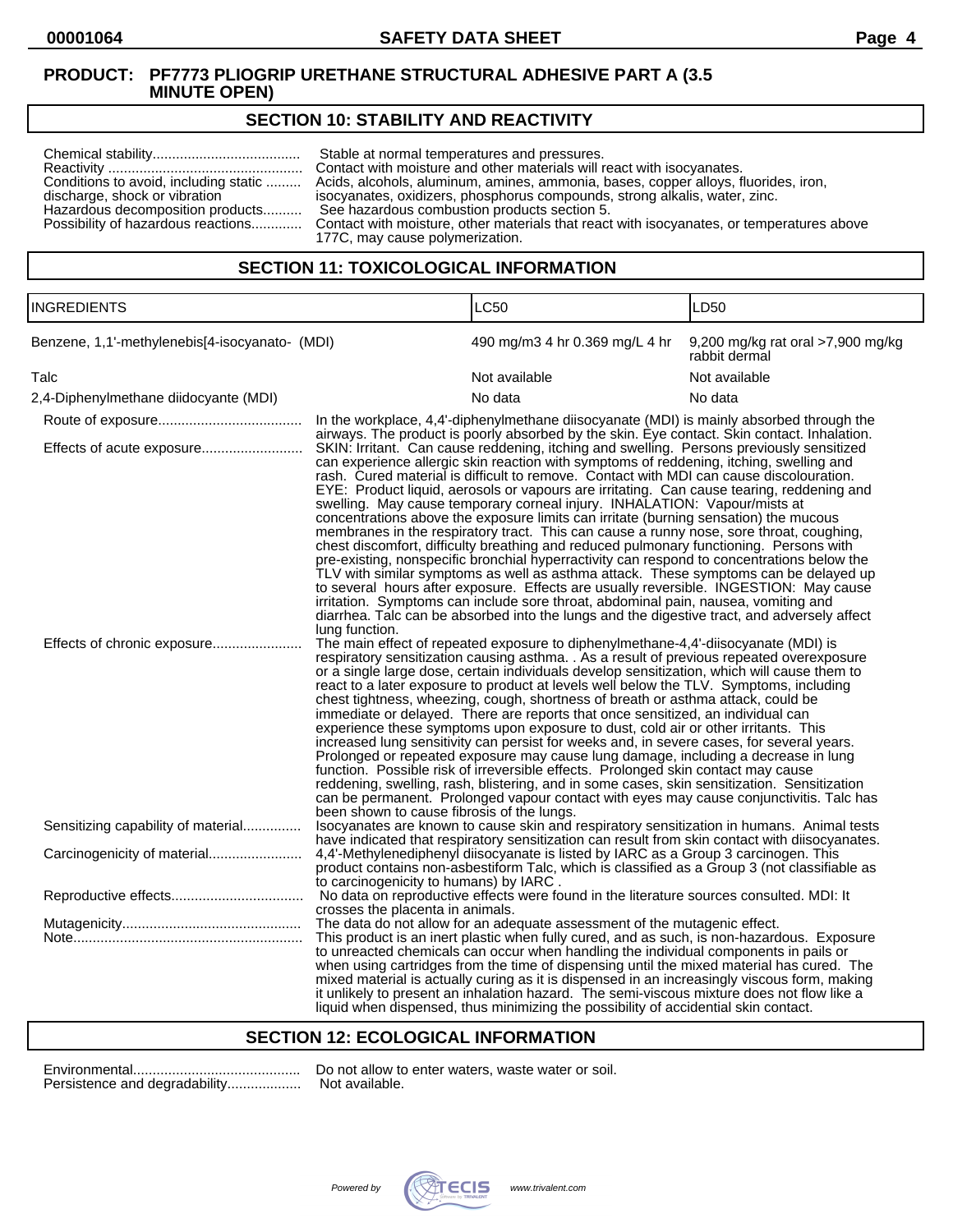#### **SECTION 13: DISPOSAL CONSIDERATIONS**

Information on safe handling for disposal . Dispose of waste in accordance with all applicable federal, provincial/State and local and methods of disposal, including any regulations. Industrial incineration is the preferre and methods of disposal, including any regulations. Industrial incineration is the preferred method. Empty containers retain<br>contaminated packaging product residue; observe all precautions for the product. Decontaminate co product residue; observe all precautions for the product. Decontaminate containers prior to disposal. Empty decontaminated containers should be crushed to prevent reuse. Do not heat or cut empty containers with electric or gas torch as vapours and gases may be toxic.

#### **SECTION 14: TRANSPORT INFORMATION**

|                              | Not regulated. |
|------------------------------|----------------|
| IATA Classification (Air)    | Not regulated. |
| IMDG Classification (Marine) | Not regulated. |
|                              | No.            |
|                              |                |

Not regulated.<br>No. n accordance with Part 2.2.1 of the Transportation of Dangerous Goods Regulations (July 2, 2014) - we certify that classification of this product is correct. .

# **SECTION 15: REGULATORY INFORMATION**

| <b>SARA Title III</b>                                                       | On Domestic Substances List (DSL).<br>All components are listed.<br>This product is considered hazardous under the OSHA Hazard Communication Standard. |
|-----------------------------------------------------------------------------|--------------------------------------------------------------------------------------------------------------------------------------------------------|
| Section 302 - extremely hazardous  None.                                    |                                                                                                                                                        |
| substances                                                                  |                                                                                                                                                        |
| Section 311/312 - hazard categories Immediate health, delayed health.       |                                                                                                                                                        |
|                                                                             |                                                                                                                                                        |
| EPA hazardous air pollutants (HAPS)  Methylene Diphenyl Diisocyanate (MDI). |                                                                                                                                                        |
| 40CFR63                                                                     |                                                                                                                                                        |
|                                                                             | This product does not contain any chemical(s) known to the State of California to cause<br>cancer or reproductive toxicity.                            |

# **SECTION 16: OTHER INFORMATION**

|                                                         | REGULATORY AFFAIRS. Trivalent Data Systems Ltd.<br>www.trivalent.com.<br>$(800)$ 387-7981.<br>DISCLAIMER: All information appearing herein is based upon data obtained from<br>experience and recognized technical sources. To the best of our knowledge, it is believed<br>to be correct as of the date of issue but we make no representations as to its accuracy or<br>sufficiency and do not suggest or guarantee that any hazards listed herein are the only<br>ones which exist. The hazard information contained herein is offered solely for the<br>consideration of the user, subject to his own investigation and verification of compliance<br>with applicable regulations, including the safe use of the product under every foreseeable<br>condition. The information relates only to the product designated herein, and does not<br>relate to its use in combination with any other material or in any other process. |
|---------------------------------------------------------|-------------------------------------------------------------------------------------------------------------------------------------------------------------------------------------------------------------------------------------------------------------------------------------------------------------------------------------------------------------------------------------------------------------------------------------------------------------------------------------------------------------------------------------------------------------------------------------------------------------------------------------------------------------------------------------------------------------------------------------------------------------------------------------------------------------------------------------------------------------------------------------------------------------------------------------|
| Date of the latest revision of the safety<br>data sheet | 2021-11-04.<br>2017-05-19                                                                                                                                                                                                                                                                                                                                                                                                                                                                                                                                                                                                                                                                                                                                                                                                                                                                                                           |

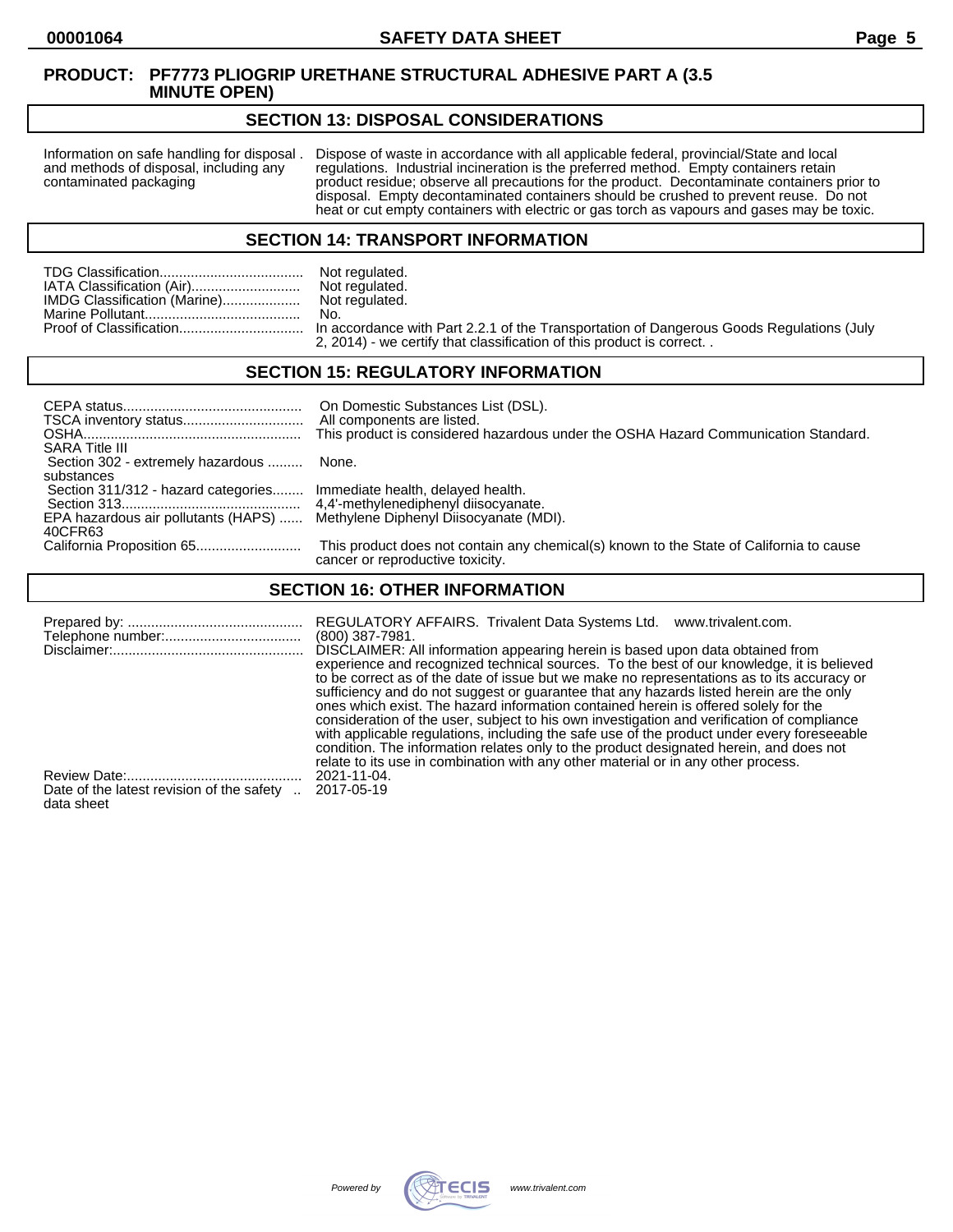# **00001065 SAFETY DATA SHEET Page 1**

Pro Form Products Ltd. 604 McGeachie Drive Milton, Ontario, L9T 3Y5 Canada 905-878-4990

# **PRODUCT: PF7773 PLIOGRIP URETHANE STRUCTURAL ADHESIVE PART B (3.5 MINUTE OPEN)**

**FORM** 

#### **SECTION 01: IDENTIFICATION**

|                                     | <b>Pro Form Products Ltd.</b><br>604 McGeachie Drive<br>Milton, Ontario L9T3Y5                                 |
|-------------------------------------|----------------------------------------------------------------------------------------------------------------|
|                                     | Tel (905) 878-4990 Fax (905) 878-1189<br>PF7773 PLIOGRIP URETHANE STRUCTURAL ADHESIVE PART B (3.5 MINUTE OPEN) |
| Recommended use and restrictions on | (PART B). Adhesive applications, for industrial use only-keep out of reach of children. This                   |
| use                                 | product should not be used for any other purpose other than the ones described in this                         |
|                                     | section.                                                                                                       |
|                                     | Aromatic isocyanate prepolymer.                                                                                |
|                                     |                                                                                                                |
|                                     | H: $2^*$ F: 1 R: 0.                                                                                            |
| 24 hour emergency number:           | For transportation emergencies (in Canada) call CANUTEC 1-888-226-8832 (CAN-UTEC);                             |
|                                     | IN THE UNITED STATES CALL CHEMTREC 1-800-424-9300.                                                             |
|                                     | ** For medical emergencies contact your local poison control centre **.                                        |

# **SECTION 02: HAZARD IDENTIFICATION**



| DANGER.<br>Skin Irritation — Category 2. Skin Sensitizer — Category 1. Respiratory Sensitizer —<br>Category 1. Reproductive Toxicity - Category 2. Specific Target Organ Toxicity -<br>Repeated Exposure - Category 1.                                                                                                                                                                                                                                                                                                     |
|----------------------------------------------------------------------------------------------------------------------------------------------------------------------------------------------------------------------------------------------------------------------------------------------------------------------------------------------------------------------------------------------------------------------------------------------------------------------------------------------------------------------------|
| H315 Causes skin irritation. H317 May cause an allergic skin reaction. H334 May cause<br>allergy or asthma symptoms or breathing difficulties if inhaled. H361 Suspected of<br>damaging fertility or the unborn child. H372 Causes damage to the liver and kidneys<br>through prolonged or repeated exposure.                                                                                                                                                                                                              |
| P201 Obtain special instructions before use. P202 Do not handle this product until all<br>safety instructions have been read and understood. P264 Wash thoroughly after handling.<br>P280 Wear protective gloves and eye protection. P272 Contaminated work clothing should<br>not be allowed out of the workplace. P270 Do not eat drink or smoke while using this<br>product. P284 In case of inadequate ventilation wear respiratory protection. P260 Do not<br>breathe mist, vapours, or spray.                        |
| P302 + P352 - If on skin: wash with plenty of water. P362 + P364 - Take off contaminated<br>clothing and wash before reuse. $P333 + P313$ If skin irritation or rash occurs, get medical<br>advice/attention. P304 + P340 - If inhaled remove person to fresh air and keep comfortable<br>for breathing. P342 + P311 If experiencing respiratory symptoms; call poison center or<br>doctor. P308 + P313 If exposed or concerned, get medical advice/attention. P321 - For<br>specific treatment see section 4 on this SDS. |
| P405 Store locked up.<br>P501 Dispose all unused, waste or empty containers in accordance with local regulations.                                                                                                                                                                                                                                                                                                                                                                                                          |

# **SECTION 03: COMPOSITION / INFORMATION ON INGREDIENTS** CHEMICAL NAME AND SYNONYMS CASE CAS # CAS # WT. % Talc 14807-96-6 20-30 PIPERAZINE 110-85-0 0.5-1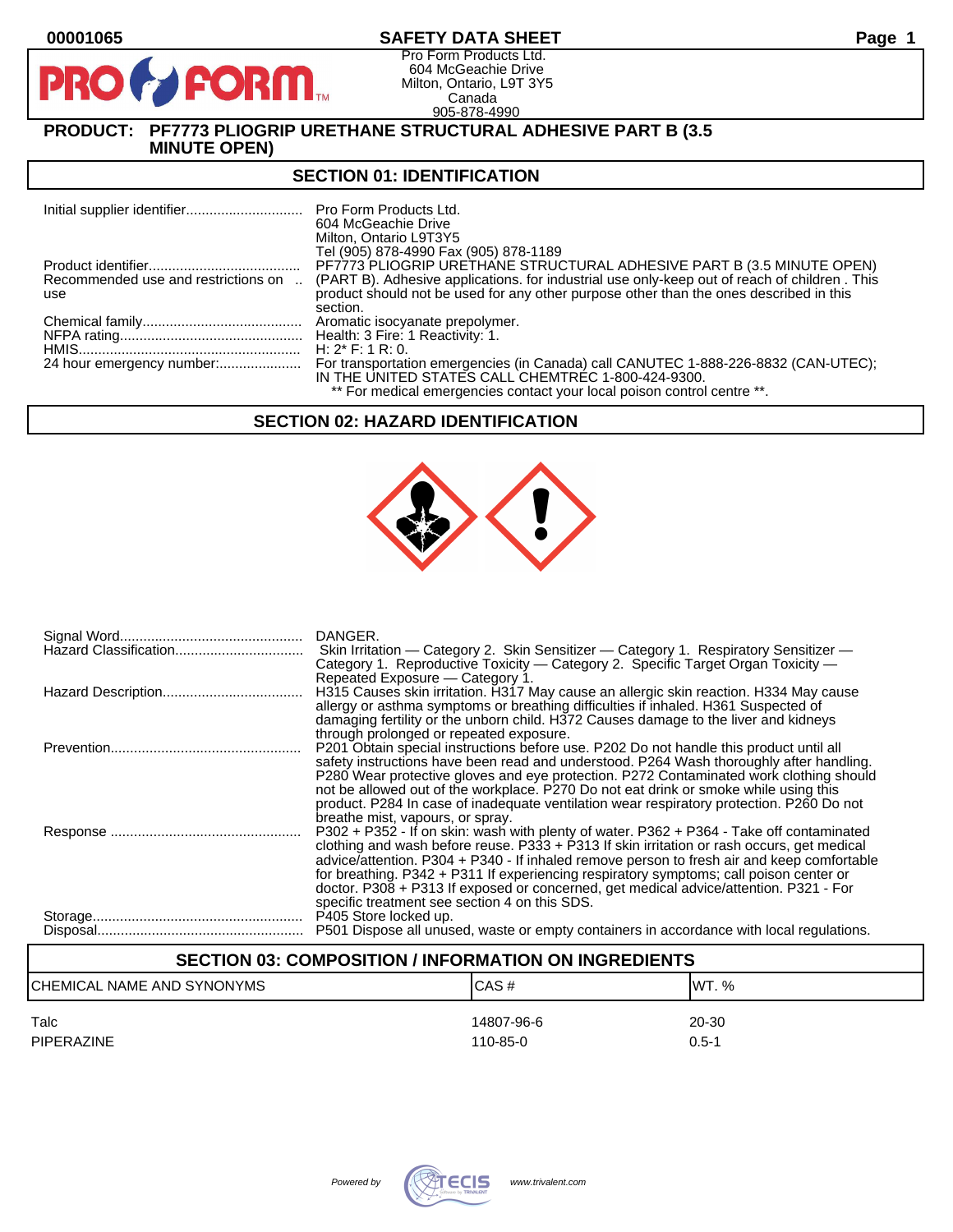#### **SECTION 04: FIRST-AID MEASURES**

| Check for and remove any contact lenses, if safe and easy to do so. In case of contact,<br>immediately flush eyes, keeping eyelids open, with plenty of water for at least 15 minutes.                                                                                                                                                                                                                                                                                                                                                                                                                                                                                                                                                                                                                   |
|----------------------------------------------------------------------------------------------------------------------------------------------------------------------------------------------------------------------------------------------------------------------------------------------------------------------------------------------------------------------------------------------------------------------------------------------------------------------------------------------------------------------------------------------------------------------------------------------------------------------------------------------------------------------------------------------------------------------------------------------------------------------------------------------------------|
| Obtain medical attention.<br>Immediately flush skin with plenty of soap and water. Remove contaminated clothing.<br>Wash clothing before reuse. Do not peel solidified product off the skin. If irritation persists,<br>seek medical attention.                                                                                                                                                                                                                                                                                                                                                                                                                                                                                                                                                          |
| If inhaled, remove to fresh air. If not breathing, give artificial respiration. If breathing is<br>difficult, give oxygen, obtain medical attention.                                                                                                                                                                                                                                                                                                                                                                                                                                                                                                                                                                                                                                                     |
| Rinse mouth with water. Never give anything by mouth to an unconscious person. If<br>spontaneous vomiting occurs have victim lean forward with head down to prevent<br>aspiration of fluid into the lungs. Obtain medical attention immediately.                                                                                                                                                                                                                                                                                                                                                                                                                                                                                                                                                         |
| Treat victims symptomatically. Skin: this compound is a known skin sensitizer. Treat<br>symptomatically as for contact dermatitis or thermal burns. If burned, treat as thermal burn.<br>Ingestion: treat symptomatically. There is no specific antidote. Inducing vomiting is<br>contraindicated because of the irritating nature of this compound. Respiratory: this<br>compound is a known pulmonary sensitizer. Treatment is essentially symptomatic. An<br>individual having a skin or pulmonary sensitization reaction to this material should be<br>removed from exposure to any isocyanate. In the event of an incident involving this product<br>ensure that medical authorities are provided a copy of this safety data sheet. In all cases, if<br>irritation persists seek medical attention. |

#### **SECTION 05: FIRE-FIGHTING MEASURES**

| Suitable and unsuitable extinguishing<br>media                                                                     | Dry chemical. Carbon dioxide. Water spray.                                                                                                                                                                                                                                                                                                                                                                                                                                                                |
|--------------------------------------------------------------------------------------------------------------------|-----------------------------------------------------------------------------------------------------------------------------------------------------------------------------------------------------------------------------------------------------------------------------------------------------------------------------------------------------------------------------------------------------------------------------------------------------------------------------------------------------------|
| Specific hazards arising from the<br>hazardous product, such as the nature of<br>any hazardous combustion products | Aldehydes, carbon dioxide and carbon monoxide, halogenated hydrocarbons, hydrogen<br>cyanide (hydrocyanic acid), isocyanates, ketones, nitrogen compounds, nitrogen oxides<br>(nox), toxic fumes carbon dioxide and carbon monoxide, hydrogen cyanide (hydrocyanic<br>acid), isocyanates, nitrogen oxides (nox), toxic fumes, aldehydes, ketones, halogenated<br>hydrocarbons.                                                                                                                            |
| Special protective equipment and<br>precautions for fire-fighters                                                  | Firefighter should be equipped with self-contained breathing apparatus and full protective<br>clothing to protect against potentially toxic and irritating fumes. During a fire, isocyanate<br>vapours and other irritating, highly toxic gases may be generated by thermal decomposition<br>or combustion. Cool fire-exposed containers with cold water spray. Heat will cause<br>pressure buildup and may cause explosive rupture. Heat will cause pressure buildup and<br>may cause explosive rupture. |
| Unusual fire / explosion hazards                                                                                   | Reaction between water or foam and hot MDI can be vigorous. (from PART A).                                                                                                                                                                                                                                                                                                                                                                                                                                |

# **SECTION 06: ACCIDENTAL RELEASE MEASURES**

| Isolate area and keep unauthorized people away. Do not walk through spilled material.<br>Wear recommended protective equipment. Ventilate. Open windows and doors to allow<br>air circulation. Dike area to prevent spreading. The use of absorbent socks or spill pillows<br>may be required. Stop leak if safe to do so. Prevent runoff into drains, sewers, and other<br>waterways.                                                                                                                                                                                                                                                                                                                                                                  |
|---------------------------------------------------------------------------------------------------------------------------------------------------------------------------------------------------------------------------------------------------------------------------------------------------------------------------------------------------------------------------------------------------------------------------------------------------------------------------------------------------------------------------------------------------------------------------------------------------------------------------------------------------------------------------------------------------------------------------------------------------------|
| Absorb isocyanates with sawdust or other absorbent. Cover spill area with suitable<br>absorbent material (e.g., sand, earth, sawdust, vermiculite, Oil-Dri, Kitty Litter, etc.).<br>Saturate absorbent material with neutralizing solution. Recommended portion is ten parts<br>neutralizing solution to one part spilled material. Suggested neutralization solution: 90%<br>water $+5\%$ concentrated ammonia $+5\%$ detergent (dish soap). Add an additional layer of<br>absorbent material. Use shovel to move absorbent material around to ensure that all<br>spilled material comes in contact with the neutralizing solution. Shovel all absorbed<br>material, including absorbent socks or spill pillows, into an appropriate salvage drum. Add |
| further amounts of neutralizing solution. Allow to stand (covered loosely) for 48 to 72<br>hours, to allow any gases to escape. Do not use neutralizing solution on a large spill.<br>Decontaminate spill area with decontamination solution. Area can then be washed with<br>soap and water. Use a heat gun and a scraper to remove cured adhesive. Prior to using a<br>heat gun, ensure that the surface can withstand the heat generated by the gun. Use a<br>solvent such as; isopropanol, methyl ethyl ketone, or acetone, to clean up up residual<br>curative.                                                                                                                                                                                    |

# **SECTION 07: HANDLING AND STORAGE**

Precautions for safe handling.................... Avoid skin and eye contact. Do not breathe vapours, mist or dust. Use adequate ventilation. Decomposition products can be highly toxic and irritating. Individuals with lung or breathing problems or prior allergic reactions to isocyanates must not be exposed to vapour or spray mist. Handle in accordance with good industrial hygiene and safety

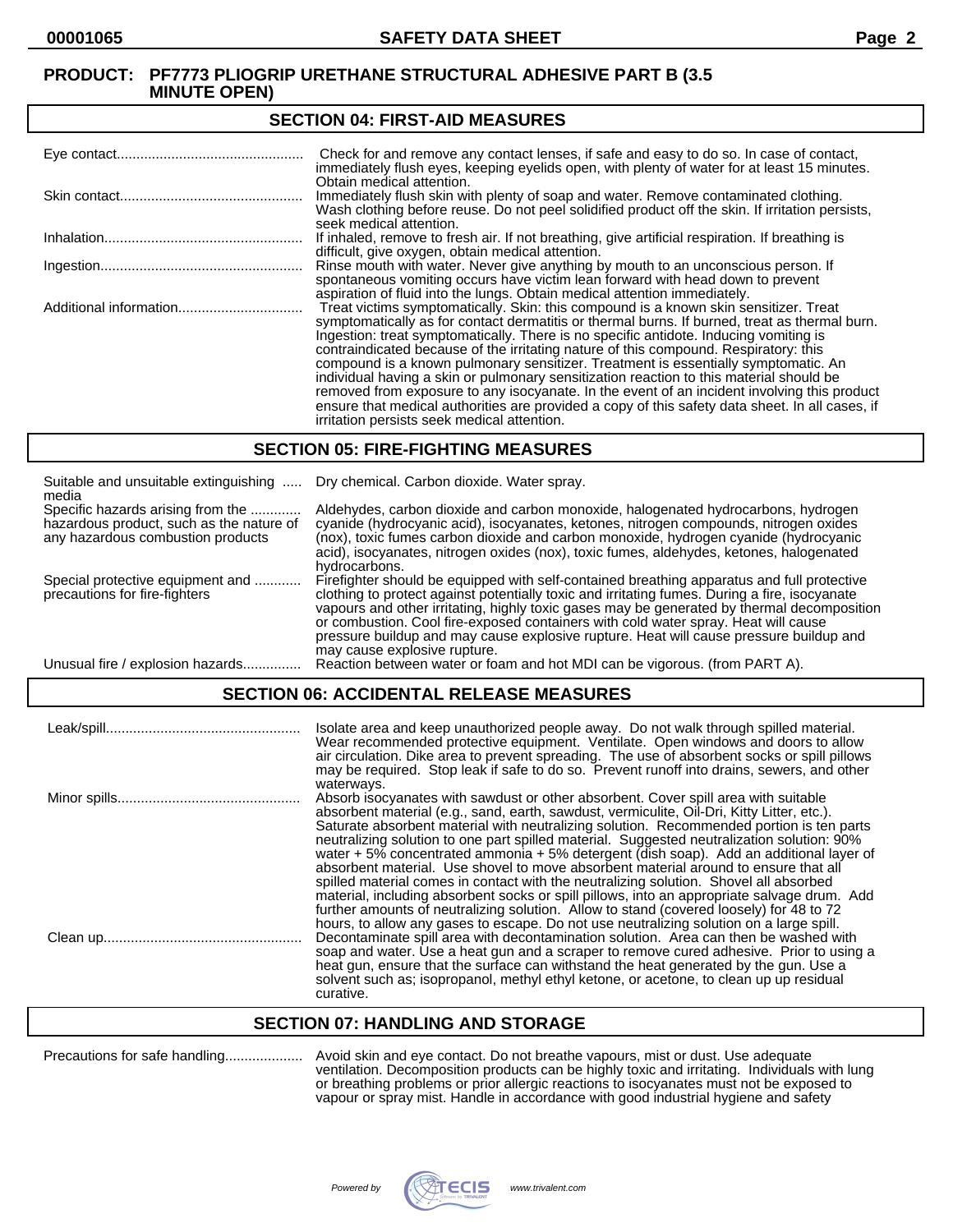#### **SECTION 07: HANDLING AND STORAGE**

Precautions for safe handling.................... practices. Warning properties (irritation of the eyes, nose and throat or odour) are not adequate to prevent chronic overexposure from inhalation. Wash thoroughly after handling. Wear respiratory protection if material is heated, sprayed, used in confined space, or if exposure limit is exceeded. Employee education and training are important. Conditions for safe storage, including any<br>incompatibilities and well ventilated area. Exposure to vapours of heated isocyanates can be extremely<br>compatibilities and well ventilated area. Exposure to vapours of heated isocyanates can be extremely dangerous.

#### **SECTION 08: EXPOSURE CONTROLS / PERSONAL PROTECTION**

| <b>INGREDIENTS</b>               | TWA                 | <b>ACGIH TLV</b><br><b>STEL</b>                                                                                                                                                                                                                                                                                                                                                                                                                                                                                                                                                                                                                                                                                                                                                                                                                                                                                                                                                                                                                                                                                                    | <b>OSHA PEL</b><br><b>PEL</b> | <b>STEL</b>     | <b>NIOSH</b><br><b>REL</b> |
|----------------------------------|---------------------|------------------------------------------------------------------------------------------------------------------------------------------------------------------------------------------------------------------------------------------------------------------------------------------------------------------------------------------------------------------------------------------------------------------------------------------------------------------------------------------------------------------------------------------------------------------------------------------------------------------------------------------------------------------------------------------------------------------------------------------------------------------------------------------------------------------------------------------------------------------------------------------------------------------------------------------------------------------------------------------------------------------------------------------------------------------------------------------------------------------------------------|-------------------------------|-----------------|----------------------------|
| Talc                             | $2 \text{ mg/m}$ 3  | Not established                                                                                                                                                                                                                                                                                                                                                                                                                                                                                                                                                                                                                                                                                                                                                                                                                                                                                                                                                                                                                                                                                                                    | 2 mg/m3 TWA                   | Not established | Not established            |
|                                  | CA ON: 2mg/kg (TWA) |                                                                                                                                                                                                                                                                                                                                                                                                                                                                                                                                                                                                                                                                                                                                                                                                                                                                                                                                                                                                                                                                                                                                    |                               |                 |                            |
| <b>PIPERAZINE</b>                | Not established     | Not established                                                                                                                                                                                                                                                                                                                                                                                                                                                                                                                                                                                                                                                                                                                                                                                                                                                                                                                                                                                                                                                                                                                    | Not established               | Not established | Not established            |
|                                  |                     | Chemical safety goggles and full faceshield if a splash hazard exists. Contact lenses<br>should not be worn when working with this chemical.<br>Chemical resistant gloves.<br>Wear adequate protective clothes. Wear long sleeves and trousers to prevent dermal<br>exposure.<br>Safety boots per local regulations.<br>In case of insufficient ventilation, wear suitable respiratory equipment. An approved air<br>purifying respirator with organic vapour cartridges and particulate prefilter can be used to<br>minimize exposure. However, this should be permitted only for short periods of time $(< 1$<br>hour) at relatively low concentrations (at or near the exposure limit). Protection provided by<br>air-purifying respirators is limited. The use of a positive pressure air supplied respirator is<br>mandatory when airborne concentrations are not known or airborne solvent levels are 10<br>times the appropriate exposure limit or spraying is performed in a confined space or with<br>limited ventilation. Use NIOSH approved respirator or equipment. Do not exceed the use<br>limits of the respirator. |                               |                 |                            |
|                                  |                     | Eye wash facility and emergency shower should be in close proximity. Educate and train<br>employees on the safe use and handling of the product.                                                                                                                                                                                                                                                                                                                                                                                                                                                                                                                                                                                                                                                                                                                                                                                                                                                                                                                                                                                   |                               |                 |                            |
| Appropriate engineering controls |                     | Ventilate adequately. Exhaust air may need to be cleaned by scrubbers or filters to reduce<br>environmental contamination. Vent work area to ensure airborne concentrations are below<br>the current occupational exposure limits. Avoid breathing mists; if general ventilation or<br>local exhaust is inadequate, persons exposed to mists should wear approved breathing<br>devices.                                                                                                                                                                                                                                                                                                                                                                                                                                                                                                                                                                                                                                                                                                                                            |                               |                 |                            |

# **SECTION 09: PHYSICAL AND CHEMICAL PROPERTIES**

| Appearance/Physical state                      | Part B:. Liquid.                         |
|------------------------------------------------|------------------------------------------|
|                                                | No data.                                 |
|                                                | No data.                                 |
|                                                | Not available.                           |
| Vapour pressure (mm Hg)                        | $3$ hPa $@$ 25 $°C$ . (calculated).      |
|                                                | >1.                                      |
|                                                | No data.                                 |
| Relative Density (Specific Gravity)            | 1.225 g/cm3 @ 20°C - 10.2 lb/usg @ 25°C. |
| Melting / Freezing point (deg C)               | Not available.                           |
|                                                | No data.                                 |
| Initial boiling point / boiling range (deg C). | No data.                                 |
|                                                | 1.0. (butyl acetate $= 1$ ).             |
| Flash point (deg C), method                    | $>93.4^{\circ}C$ , $>200^{\circ}F$ .     |
| Auto ignition temperature (deg C)              | Not available.                           |
| Upper flammable limit (% vol)                  | No data.                                 |
| Lower flammable limit (% vol)                  | No Data.                                 |
| Partition coefficient — n-octanol/water        | Not available.                           |
|                                                | No data.                                 |
|                                                | Not available.                           |

# **SECTION 10: STABILITY AND REACTIVITY**

| Conditions to avoid, including static |
|---------------------------------------|
| discharge, shock or vibration         |

Stable at normal temperatures and pressures. Contact with moisture and other materials will react with isocyanates. Acids, alcohols, aluminum, amines, ammonia, bases, copper alloys, fluorides, iron, isocyanates, oxidizers, phosphorus compounds, strong alkalis, water, zinc.

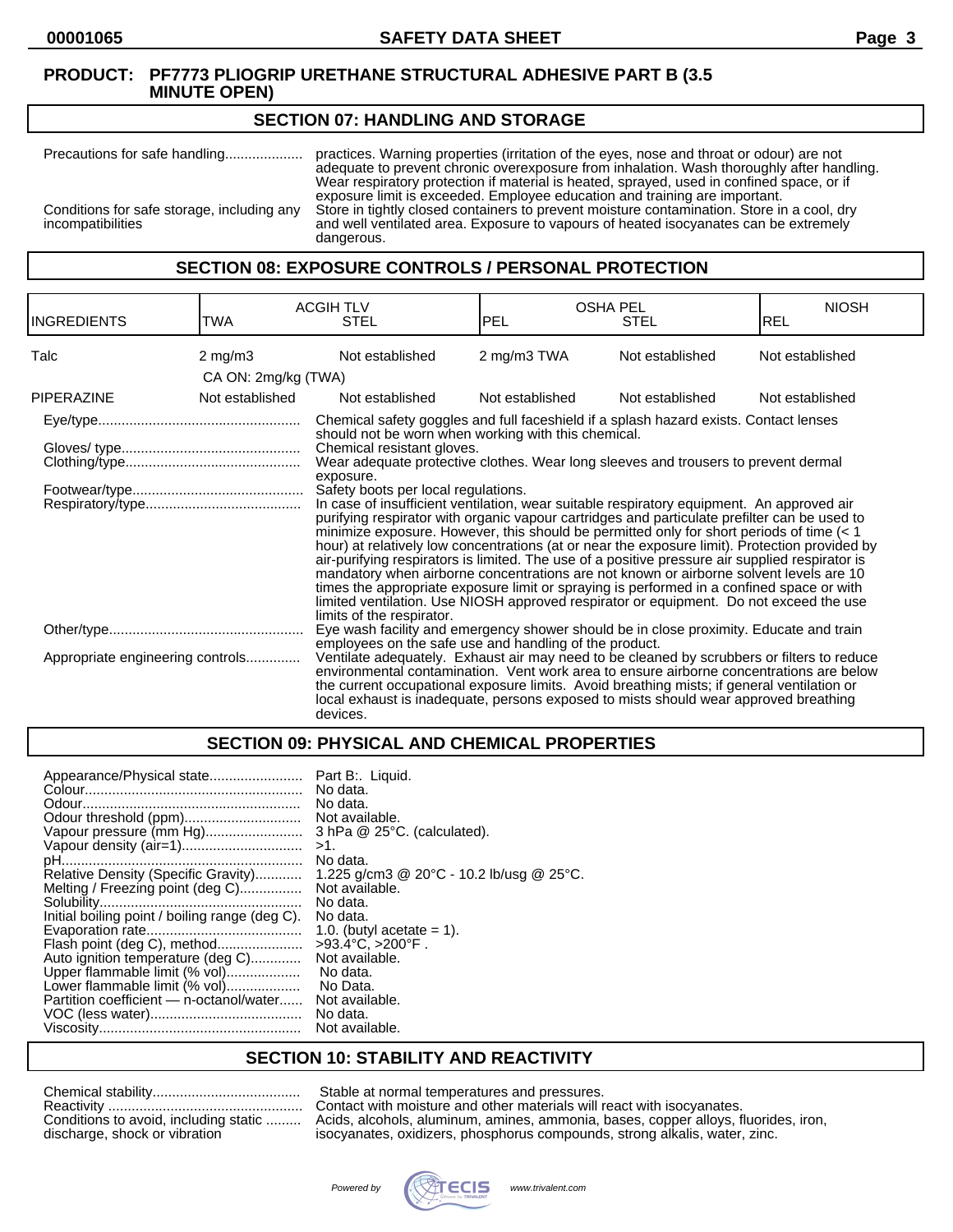#### **SECTION 10: STABILITY AND REACTIVITY**

Hazardous decomposition products.......... See hazardous combustion products section 5.<br>Possibility of hazardous reactions............. Contact with moisture, other materials that reaction Contact with moisture, other materials that react with isocyanates, or temperatures above 177C, may cause polymerization.

#### **SECTION 11: TOXICOLOGICAL INFORMATION**

| <b>INGREDIENTS</b>                 |                                                                                                                                                                                                                                                                                                                                                                                                                                                                                                                                                                                                                                                                                                                                                                                                                                                                                                                                                                                                                                                                | <b>LC50</b>                                                                                                                                                                                                                                                                                                                                                                                                                                                                                                                                                          | LD <sub>50</sub>                                   |
|------------------------------------|----------------------------------------------------------------------------------------------------------------------------------------------------------------------------------------------------------------------------------------------------------------------------------------------------------------------------------------------------------------------------------------------------------------------------------------------------------------------------------------------------------------------------------------------------------------------------------------------------------------------------------------------------------------------------------------------------------------------------------------------------------------------------------------------------------------------------------------------------------------------------------------------------------------------------------------------------------------------------------------------------------------------------------------------------------------|----------------------------------------------------------------------------------------------------------------------------------------------------------------------------------------------------------------------------------------------------------------------------------------------------------------------------------------------------------------------------------------------------------------------------------------------------------------------------------------------------------------------------------------------------------------------|----------------------------------------------------|
| Talc                               |                                                                                                                                                                                                                                                                                                                                                                                                                                                                                                                                                                                                                                                                                                                                                                                                                                                                                                                                                                                                                                                                | Not available                                                                                                                                                                                                                                                                                                                                                                                                                                                                                                                                                        | Not available                                      |
| <b>PIPERAZINE</b>                  |                                                                                                                                                                                                                                                                                                                                                                                                                                                                                                                                                                                                                                                                                                                                                                                                                                                                                                                                                                                                                                                                | No data                                                                                                                                                                                                                                                                                                                                                                                                                                                                                                                                                              | 1,900 mg/kg oral rat; 4,000 mg/kg<br>dermal rabbit |
| Effects of acute exposure          | Eye contact. Skin contact. Inhalation.                                                                                                                                                                                                                                                                                                                                                                                                                                                                                                                                                                                                                                                                                                                                                                                                                                                                                                                                                                                                                         | Can cause moderate skin or eye irritation. Excessive vapours may cause nasal and<br>respiratory tract irritation. Breathing of high vapour concentrations may cause anesthetic<br>effects and serious health effects. Talc can be absorbed into the lungs and the digestive                                                                                                                                                                                                                                                                                          |                                                    |
| Effects of chronic exposure        | tract, and adversely affect lung function.<br>As a result of previous repeated overexposure or a single large dose, certain individuals<br>develop sensitization, which will cause them to react to a later exposure to product at levels<br>well below the TLV. Symptoms, including chest tightness, wheezing, cough, shortness of<br>breath or asthma attack, could be immediate or delayed. There are reports that once<br>sensitized, an individual can experience these symptoms upon exposure to dust, cold air or<br>other irritants. This increased lung sensitivity can persist for weeks and, in severe cases,<br>for several years. Prolonged or repeated exposure may cause lung damage, including a<br>decrease in lung function. Possible risk of irreversible effects. Prolonged skin contact may<br>cause reddening, swelling, rash, blistering, and in some cases, skin sensitization.<br>Sensitization can be permanent. Prolonged vapour contact with eyes may cause<br>conjunctivitis. Talc has been shown to cause fibrosis of the lungs. |                                                                                                                                                                                                                                                                                                                                                                                                                                                                                                                                                                      |                                                    |
| Sensitizing capability of material |                                                                                                                                                                                                                                                                                                                                                                                                                                                                                                                                                                                                                                                                                                                                                                                                                                                                                                                                                                                                                                                                | Piperazine is suspected of being both a dermal and respiratory sensitizing agent. May<br>cause sensitization by inhalation. May cause sensitization by skin contact.                                                                                                                                                                                                                                                                                                                                                                                                 |                                                    |
|                                    |                                                                                                                                                                                                                                                                                                                                                                                                                                                                                                                                                                                                                                                                                                                                                                                                                                                                                                                                                                                                                                                                | This product contains non-asbestiform Talc, which is classified as a Group 3 (not<br>classifiable as to carcinogenicity to humans) by IARC. Piperazine:. ACGIH Evaluation:<br>Substance not classifiable as a human carcinogen (group A4)                                                                                                                                                                                                                                                                                                                            |                                                    |
|                                    | Piperazine:. May cause adverse effects.                                                                                                                                                                                                                                                                                                                                                                                                                                                                                                                                                                                                                                                                                                                                                                                                                                                                                                                                                                                                                        |                                                                                                                                                                                                                                                                                                                                                                                                                                                                                                                                                                      |                                                    |
|                                    |                                                                                                                                                                                                                                                                                                                                                                                                                                                                                                                                                                                                                                                                                                                                                                                                                                                                                                                                                                                                                                                                | The data do not allow for an adequate assessment of the mutagenic effect.                                                                                                                                                                                                                                                                                                                                                                                                                                                                                            |                                                    |
|                                    |                                                                                                                                                                                                                                                                                                                                                                                                                                                                                                                                                                                                                                                                                                                                                                                                                                                                                                                                                                                                                                                                | This product is an inert plastic when fully cured, and as such, is non-hazardous. Exposure<br>to unreacted chemicals can occur when handling the individual components in pails or<br>when using cartridges from the time of dispensing until the mixed material has cured. The<br>mixed material is actually curing as it is dispensed in an increasingly viscous form, making<br>it unlikely to present an inhalation hazard. The semi-viscous mixture does not flow like a<br>liquid when dispensed, thus minimizing the possibility of accidential skin contact, |                                                    |

# **SECTION 12: ECOLOGICAL INFORMATION**

Environmental........................................... Do not allow to enter waters, waste water or soil.

#### **SECTION 13: DISPOSAL CONSIDERATIONS**

Information on safe handling for disposal . Dispose of waste in accordance with all applicable federal, provincial/State and local and methods of disposal, including any regulations. Industrial incineration is the preferre and methods of disposal, including any regulations. Industrial incineration is the preferred method. Empty containers retain<br>
product residue; observe all precautions for the product. Decontaminate containers product residue; observe all precautions for the product. Decontaminate containers prior to disposal. Empty decontaminated containers should be crushed to prevent reuse. Do not heat or cut empty containers with electric or gas torch as vapours and gases may be toxic.

#### **SECTION 14: TRANSPORT INFORMATION**

|                              | Not regulated.               |
|------------------------------|------------------------------|
| IATA Classification (Air)    | Not regulated.               |
| IMDG Classification (Marine) | Not regulated.               |
|                              | No.                          |
|                              | In accordance<br>$- - - - -$ |

ot regulated. accordance with Part 2.2.1 of the Transportation of Dangerous Goods Regulations (July 2, 2014) - we certify that classification of this product is correct. .